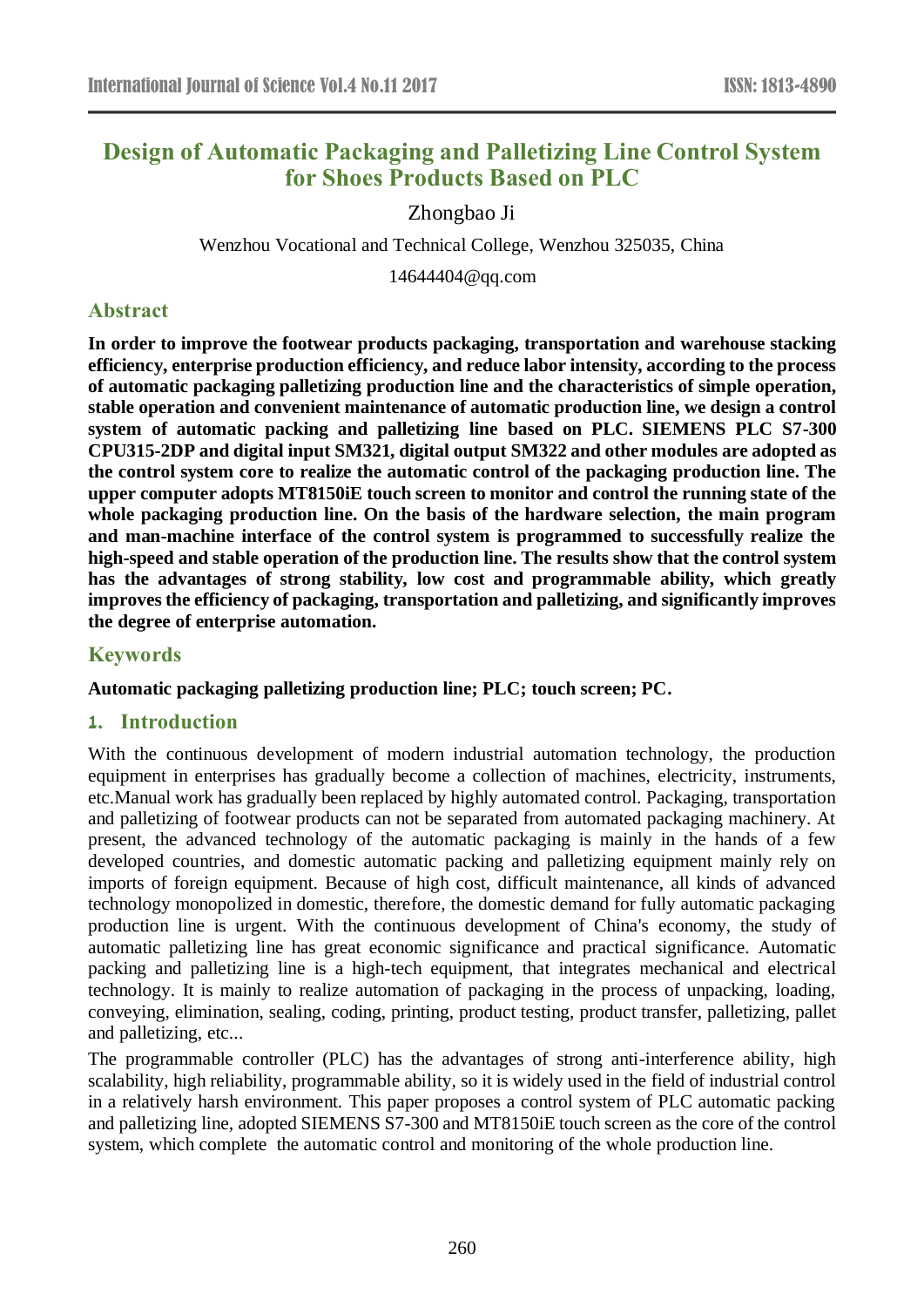# **2. Hardware design of control system**

The basic composition of automatic packaging palletizing line is shown in Figure 1. Automatic packaging palletizing production line can automatically complete the work tasks of unpacking, loading, conveying, elimination, sealing, coding, printing, product testing, product transfer, palletizing, pallet and palletizing. The main mechanical systems in packaging palletizing production line include automatic unpacking system, automatic loading system, conveying system, elimination system, automatic sealing system, palletizing system, pallet conveying system, etc.



1. Unpacking equipment 2.Loading equipment 3.Transfer device 4.Sealing device Rejecting device 6.Robot Palletizer 7.Pallet conveyor 8.Control cabinet

Figure 1 Basic composition of automatic packaging palletizing line

In the process of automatic palletizing and packaging, the operations are more complex, and the working environment is also bad. The automatic palletizing and palletizing production line control system based on PLC has many advantages, for example simple structure, fast running speed, high stability and strong expansibility, etc.. According to the technological process of the production line, the control system should meet the following requirements:

Each process can coordinate the whole control system, so that the automatic production line can run stably, reliably and at high speed.

The program is flexible, and can adjust the running program at any time according to different operation requirements.

The control system has the high real-time performance and good dynamic response, and can collect all kinds of sensor signals at any time, then can timely feedback.

High reliability, safety and stability.

The user-friendly man-machine interface is convenient for workers to operate and monitor.

The hardware structure is compact, and has late scalability.

According to the packaging process, this paper adopts the "HMI+PLC" control mode, the overall block diagram of the control system as shown in figure 2. PLC controller is used as the bridge between touch screen and signal sensors, and the touch screen is connected with each signal closely. Therefore, the touch screen, PLC, I/O input and output modules are combined together to form the automatic packaging palletizing production line control system.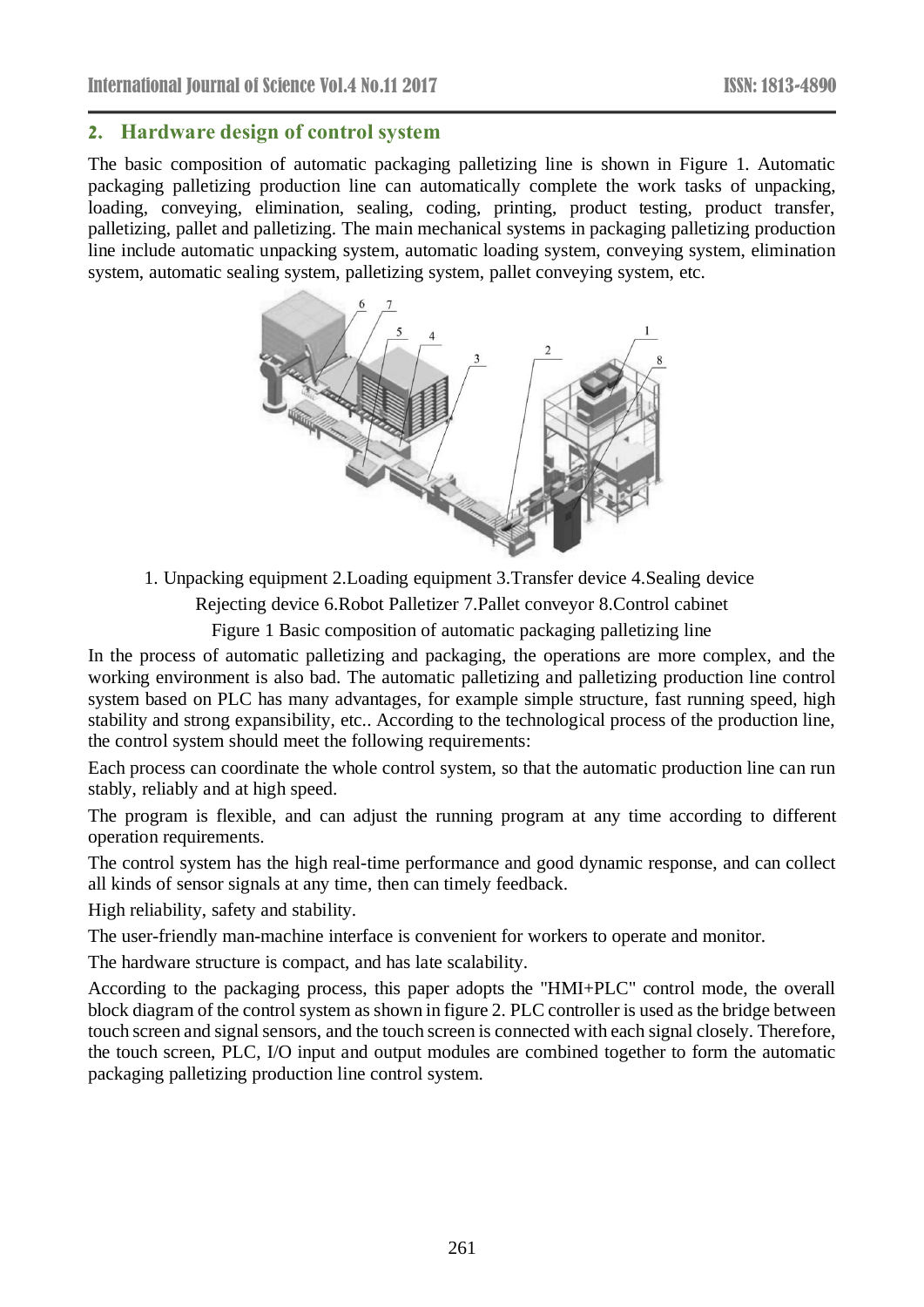

Figure 2 Hardware block diagram of control system based on S7-300

# **2.1 Touch Screen**

Touch screen, referred to as HMI, is the direct medium to control the packaging machine. Because the working environment of the production line is complex and harsh, in order to ensure the equipment can be stable and reliable operation in complex working environment, the host computer selects the MT8150iE series touch screen in the control system. Through the touch screen, the packaging speed, conveyor speed and other parameters can be realized to input into the control system, and the production status of the production line can be displayed in real time. MT8150iE series touch screen has multiple serial ports (RS-232/RS-485) , which can communicate with the different lower machines at the same time. They have 400 MHz-32 bit RISC processing speed, 24VDC input power, to achieve 1 minutes of 500VAC ultra high voltage.

### **2.2 PLC**

According to the main functions of the control system, the modular PLC is selected. The main components are CPU module, power module and basic I/O module. When the control system need be extended, the corresponding functional modules are only added on the original system to realize the added function. The design cost is low and the efficiency is high.

PLC is the core of the whole control system. The packaging production line has many complex actions, and there are more I/O points in the production line. After comprehensive analysis, the system selects SIEMENS PLC S7-300 series. The PLC has many functions and fast operation speed, and can be configured according to different requirements of the production line. On the basis of analyzing the process flow of the whole packing palletizing line, the CPU315-2DP in S7-300 series is selected. The production line mainly includes two parts: automatic packaging system and automatic palletizing system. According to the action analysis of the packaging process, the packaging and palletizing parts need about 60 input points and 50 output points. So the input module SM321 and the digital output module SM322 are selected.

# **3. Software design of control system**

# **3.1 Software design of upper computer**

The touch screen program in Upper computer can realize the communication between operator and PLC, realize the switch between different man-machine interface, and and different operations can control different programs in PLC. The touch screen can display the operation information, alarm information and control signals in the form of text or image to the users of the palletizing and palletizing line. The program structure design of touch screen not only affects the beauty of humancomputer interface, but also has an important impact on the stable and reliable operation of the whole system. The MT8150iE series touch screens are simulated off-line and online by EasyBuilder8000 programming software, which greatly facilitates the debugging of the program. The touch screen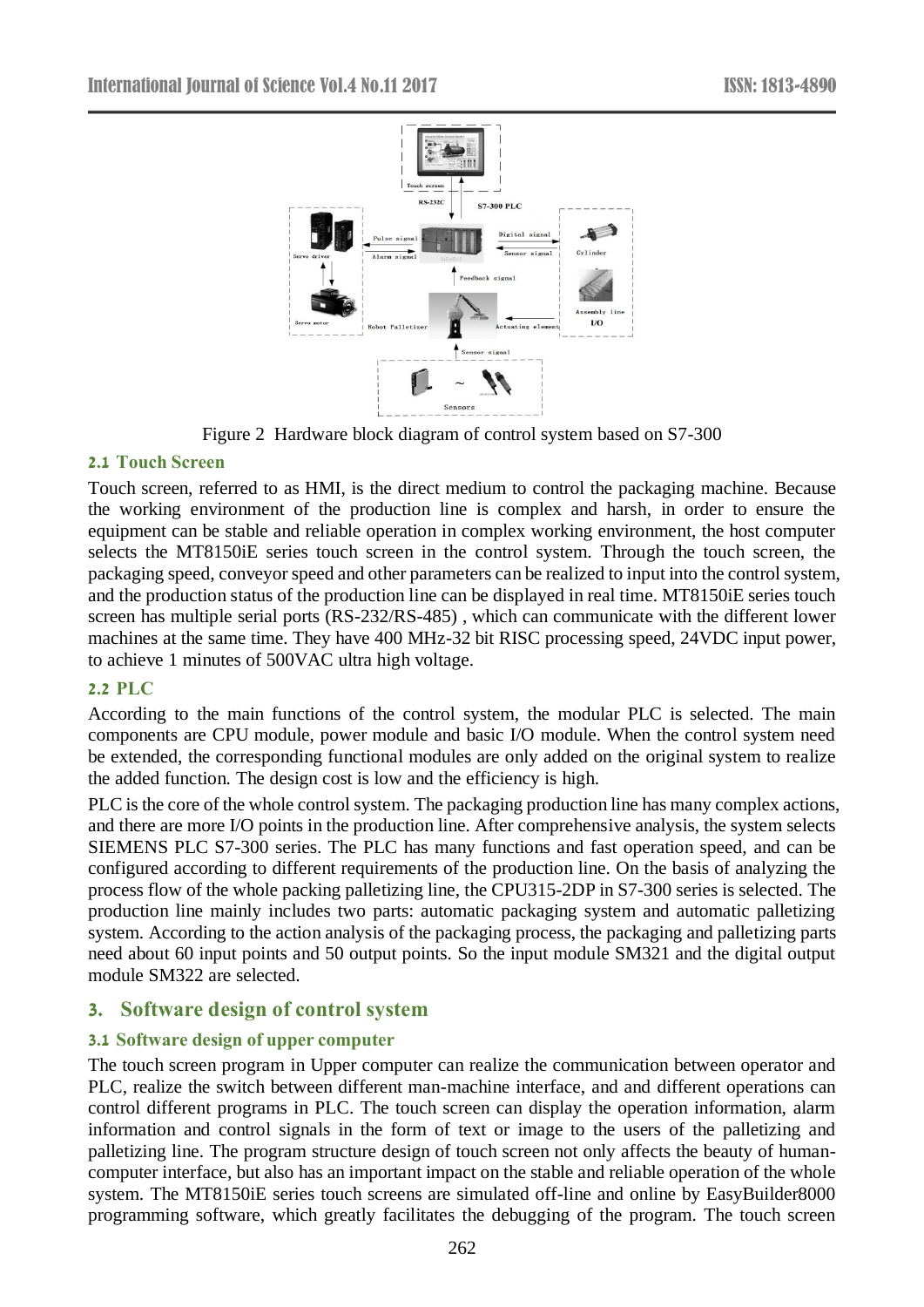software program mainly includes three parts: main control interface, parameter setting interface and monitoring. The main control interface mainly includes start button, stop button, automatic mode and manual mode, the main control interface as shown in Figure 3. The parameter setting interface is shown in Figure 4.



Figure 3 Main control interface

|     | 2016 / 06 / 02 10:35 | 箇       |  |
|-----|----------------------|---------|--|
|     | 仓参数设置                | 混合机参数设置 |  |
|     | 秤参数设置                | 手加料参数设置 |  |
|     |                      |         |  |
|     |                      |         |  |
| 手加料 |                      |         |  |
| 菜单  | 混合机                  |         |  |

Figure 4 Parameter setting interface

The alarm screen mainly displays the alarm information in the production line. In combination with the alarm information in the screen, the workers of the production line can find faults and eliminate the faults in time, so as to ensure the normal production of the production line.

#### **3.2 Program design of lower computer**

The logic control program of automatic packaging palletizing production line mainly includes the following modules: automatic feeding-box procedures, automatic taking-box procedures, automatic opening-box procedures, automatic loading procedures, automatic sealing procedures, automatic labeling procedures and procedures for stratified stacking, etc.. The flow chart of automatic takingbox program is introduced here. The box is transmitted to the pallet by the transmission device. When the sensor detects the box, the box will be clamped by the fixture. The transverse transmission device is in taking-box position of the production line. When the limit switch detects the position signal, then the transverse transmission device stops dropping. At the same time, the kowtow device will tilt, then the vacuum solenoid valve starts and the box is clamped, then the kowtow device erects. The oblique pallet is lifted to complete the taking-box operation, then the system repeats the same action again. The flow chart of automatic taking-box is shown in figure 5.